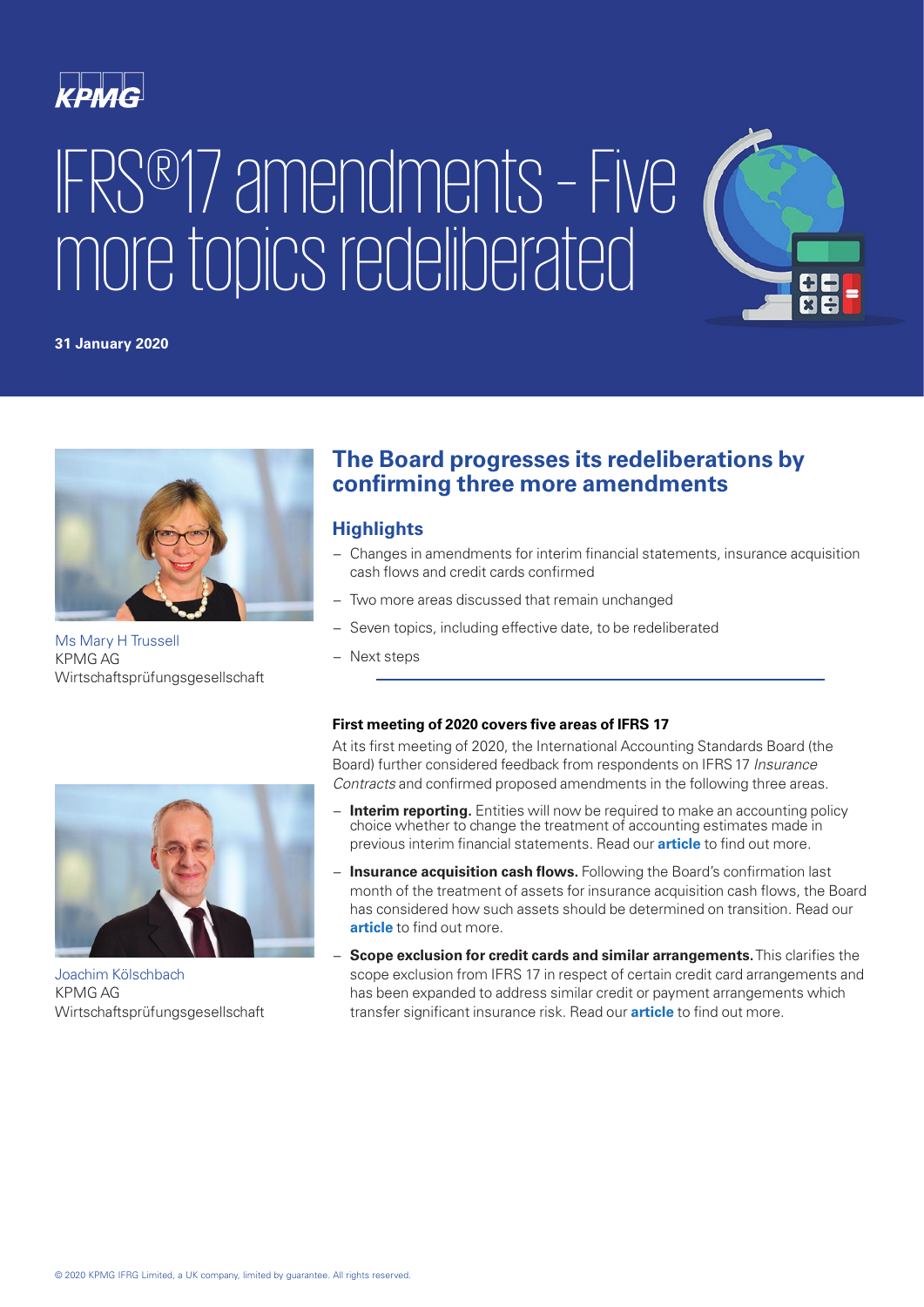**"While the areas of IFRS 17 which remain to be discussed – including a new effective date – are significant, the Board has now covered most of the topics included in its redeliberation plan and remains on track to issue a final version of IFRS 17 in mid-2020. This allows preparers to progress their implementation projects and increases clarity on what the final standard will look like."**

Mary Trussell KPMG's Global Lead, Insurance Accounting Change

## **Two more areas discussed that remain unchanged**

The Board further decided to leave the following areas of IFRS 17 unchanged.

- − **Business combinations Classification of insurance contracts acquired in their settlement period** in a business combination within the scope of IFRS 3 *Business Combinations* or a transfer of insurance contracts that do not form a business. Read our **[article](https://home.kpmg/xx/en/home/insights/2018/02/ifrs17-transition-trg-newsletter-insurance-contractual-service-margin.html)** to find out more – including steps that preparers should be taking now.
- − **Prohibition from applying the risk mitigation option retrospectively on transition.** The Board confirmed the prohibition, given the risk of the use of hindsight, which would affect the credibility of information presented on transition to IFRS 17 and for subsequent periods.

#### **Seven topics remaining, including effective date**

The following seven topics now remain to be addressed by the Board's redeliberation plan in the coming months, allowing any resulting amendments to be finalised in mid-2020, in line with the Board's plan.

- − Proposed amendment for contractual service margin attributable to investment services – coverage units for insurance contracts without direct participation features, disclosures and terminology.
- − Applicability of the risk mitigation option non-derivative financial instruments at fair value through profit or loss.
- − Proposed effective date of IFRS 17.
- − Proposed extension of the IFRS 9 *Financial Instruments* temporary exemption in IFRS 4 *Insurance Contracts*.
- − Level of aggregation annual cohorts for insurance contracts with intergenerational sharing of risks between policyholders.
- − Additional specific transition modifications and reliefs (other than insurance acquisition cash flows).
- − Proposed minor amendments.

#### **Next steps**

The Board will continue to finalise discussions related to its redeliberation plan in February, in line with its objective to issue the final amendments to IFRS 17 in mid-2020. The Board expects to discuss the effective date in March.

You can read our summaries of the Board's proposed amendments and the Transition Resource Group (TRG) for Insurance Contracts discussions in our online magazine **[Insurance – Transition to IFRS 17](https://home.kpmg/xx/en/home/insights/2018/01/ifrs17-transition-trg-newsletter.html)**.

Please watch this space for further updates and speak to your usual KPMG contact to find out more about the Board's deliberations.

#### **Find out more**

Visit **[home.kpmg/ifrs17](https://home.kpmg/xx/en/home/services/audit/international-financial-reporting-standards/insurers.html)** to read all of our insights on the new insurance contracts standard. Also, our insights on insurers' progress with IFRS 17 and IFRS 9 implementation can be found on our **[In it to win it](https://home.kpmg/xx/en/home/insights/2018/09/in-it-to-win-it-ifrs-key-findings-fs.html)** web page.